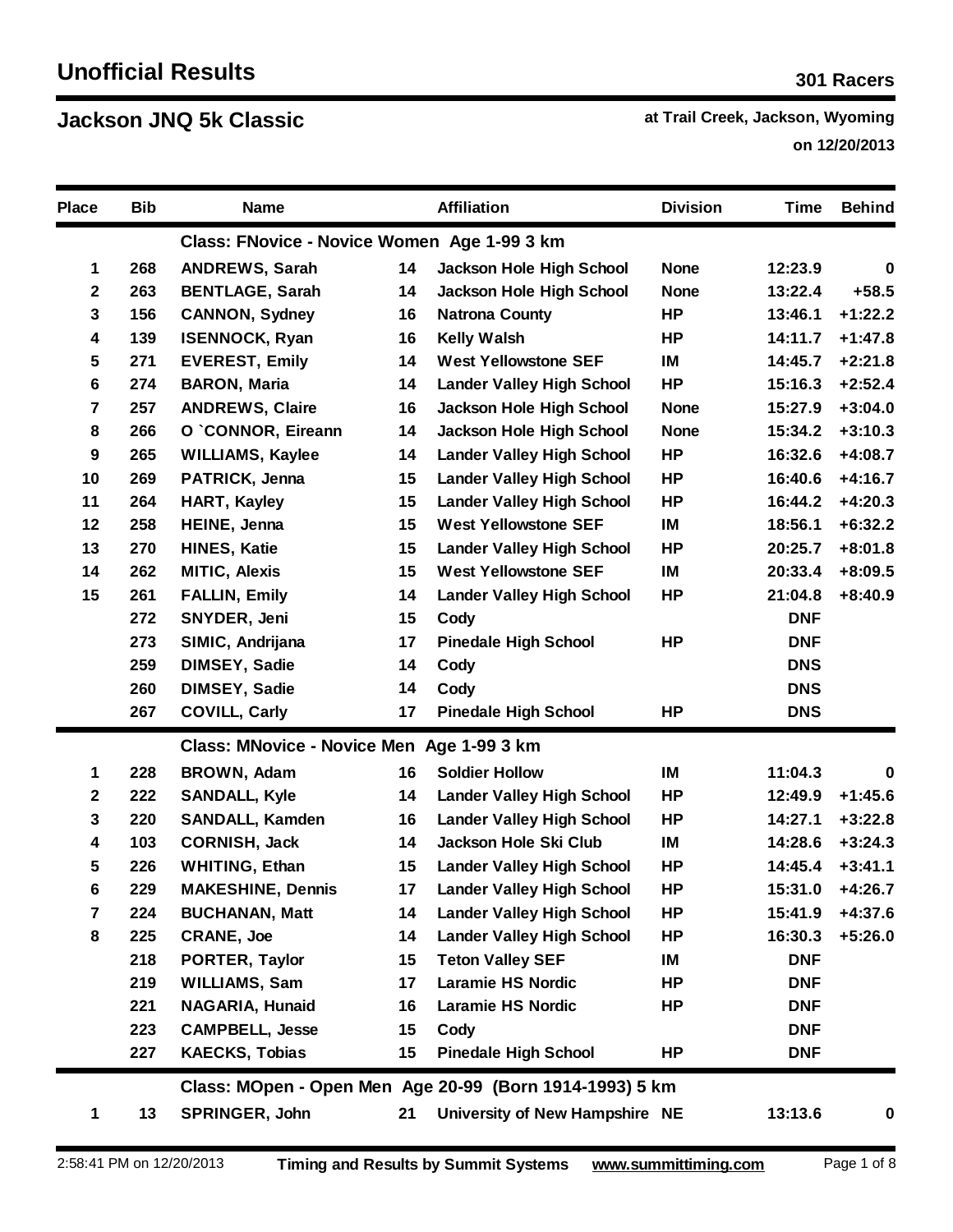| <b>Place</b>            | <b>Bib</b>       | <b>Name</b>                |        | <b>Affiliation</b>                                       | <b>Division</b> | <b>Time</b> | <b>Behind</b> |
|-------------------------|------------------|----------------------------|--------|----------------------------------------------------------|-----------------|-------------|---------------|
| $\mathbf 2$             | 31               | <b>VINCENT, Mason</b>      | 18     | <b>University of Wyoming</b>                             | HP              | 16:20.5     | $+3:06.9$     |
|                         |                  |                            |        | Class: MU20 - Junior Men Age 18-19 (Born 1994-1995) 5 km |                 |             |               |
| 1                       | 12               | ANDERSEN, Noah             | 18     | <b>Bridger Ski Foundation</b>                            | IM              | 13:46.7     | $\mathbf 0$   |
| $\mathbf 2$             | 15               | <b>GORMAN, Henry</b>       | 18     | Wasatch Nordic Ski Academy IM                            |                 | 13:51.6     | $+4.9$        |
| 3                       | 19               | <b>WILBRECHT, Riis</b>     | 18     | <b>Wasatch Nordic Ski Academy IM</b>                     |                 | 13:53.7     | $+7.0$        |
| 4                       | 14               | <b>BELING, Kyle</b>        | 18     | <b>Park City NSC</b>                                     | IM              | 14:01.2     | $+14.5$       |
| 5                       | $5\phantom{.0}$  | <b>GRAY, Connor</b>        | 18     | <b>Bridger Ski Foundation</b>                            | IM              | 14:06.1     | $+19.4$       |
| 6                       | 6                | <b>DUNNAGAN, Bridger</b>   | 19     | <b>Bridger Ski Foundation</b>                            |                 | 14:18.3     | $+31.6$       |
| $\overline{\mathbf{7}}$ | 17               | PFEIFFER, Stephen          | 18     | <b>Sun Valley SEF</b>                                    | IM              | 14:27.1     | $+40.4$       |
| 8                       | $\overline{7}$   | <b>KENNA, Skyler</b>       | 18     | <b>Mt Bachelor SEF</b>                                   | <b>PN</b>       | 14:32.2     | $+45.5$       |
| 9                       | 18               | <b>DURKIN, Liam</b>        | 18     | <b>Bridger Ski Foundation</b>                            | IM              | 14:53.1     | $+1:06.4$     |
| 10                      | 28               | <b>GRAVES, Andrew</b>      | 18     | <b>Sun Valley SEF</b>                                    | IM              | 15:11.3     | $+1:24.6$     |
| 11                      | 24               | <b>HAATAJA, Hendrick</b>   | 19     | <b>Bridger Ski Foundation</b>                            | IM              | 15:18.1     | $+1:31.4$     |
| 12                      | 37               | KOLIS, Noah                | 18     | <b>Pinedale High School</b>                              | HP              | 16:07.1     | $+2:20.4$     |
| 13                      | 53               | <b>TURNER, Matthew</b>     | 18     | <b>Park City NSC</b>                                     | IM              | 16:07.2     | $+2:20.5$     |
| 14                      | 45               | <b>BEAMER, Keagan</b>      | 18     | <b>Kelly Walsh</b>                                       | <b>HP</b>       | 16:51.1     | $+3:04.4$     |
| 15                      | 39               | <b>KEMPEMA, Calder</b>     | 17     | <b>Laramie HS Nordic</b>                                 | HР              | 17:14.5     | $+3:27.8$     |
| 16                      | 50               | <b>HERR, Tristan</b>       | 18     | <b>Lander Valley High School</b>                         | <b>HP</b>       | 17:15.0     | $+3:28.3$     |
| 17                      | 59               | RUBINO, Joe                | 18     | <b>Laramie HS Nordic</b>                                 | HP              | 18:04.8     | $+4:18.1$     |
| 18                      | 48               | <b>BAUR, Marten</b>        | 18     | <b>Lander Valley High School</b>                         | <b>HP</b>       | 20:02.3     | $+6:15.6$     |
|                         |                  |                            |        | Class: MU18 - Junior Men Age 16-17 (Born 1996-1997) 5 km |                 |             |               |
| 1                       | 11               | <b>HOKANSON, Karsten</b>   | 17     | <b>Wasatch Nordic Ski Academy IM</b>                     |                 | 13:15.9     | $\mathbf 0$   |
| $\mathbf 2$             | 25               | <b>JACKSON, Alex</b>       | 16     | <b>Park City NSC</b>                                     | IM              | 14:16.1     | $+1:00.2$     |
| 3                       | $\boldsymbol{9}$ | MILLER, Sam                | 17     | <b>Bridger Ski Foundation</b>                            | IM              | 14:20.8     | $+1:04.9$     |
| 4                       | $\mathbf 3$      | GRODNER, Ben               | 17     | <b>Wasatch Nordic Ski Academy IM</b>                     |                 | 14:23.2     | $+1:07.3$     |
| 5                       | $\boldsymbol{2}$ | <b>HEIMBURGER, Fischer</b> | 16     | <b>Soldier Hollow</b>                                    | IM              | 14:23.6     | $+1:07.7$     |
| 6                       | 20               | DIEKMANN, Logan            | 16     | <b>Bridger Ski Foundation</b>                            | IM              | 14:23.7     | $+1:07.8$     |
| 7                       | 21               | <b>MATELICH, Nick</b>      | 16     | <b>Bridger Ski Foundation</b>                            | IM              | 14:26.9     | $+1:11.0$     |
| 8                       | 1                | <b>SHANNON, Casey</b>      | 17     | Mt Bachelor SEF                                          | <b>PN</b>       | 14:28.5     | $+1:12.6$     |
| 9                       | 16               | <b>GREENBERG, Cole</b>     | 17     | <b>Sun Valley SEF</b>                                    | IM              | 14:38.3     | $+1:22.4$     |
| 10                      | 27               | <b>ODDEN, Tyson</b>        | 16     | <b>Bridger Ski Foundation</b>                            | IM              | 14:51.0     | $+1:35.1$     |
| 10                      | 29               | <b>ADAMS, Luke</b>         | 17     | <b>Park City NSC</b>                                     | IM              | 14:51.0     | $+1:35.1$     |
| 12                      | 26               | <b>GRAVES, Danny</b>       | 16     | <b>Sun Valley SEF</b>                                    | IM              | 14:51.4     | $+1:35.5$     |
| 13                      | 30               | <b>GILLESPIE, Thomas</b>   | 16     | <b>Sun Valley SEF</b>                                    | IM              | 14:57.9     | $+1:42.0$     |
| 14                      | 23               | <b>SPRINGER, Wilton</b>    | 17     | Jackson Hole Ski Club                                    | IM              | 14:58.2     | $+1:42.3$     |
| 15                      | 4                | <b>THOMAS, Nate</b>        | 17     | <b>Sun Valley SEF</b>                                    | IM              | 14:59.6     | $+1:43.7$     |
| 16                      | 10               | NICHOLS, Wil               | 16     | <b>TUNA</b>                                              | IM              | 15:00.7     | $+1:44.8$     |
| 17                      | 32               | <b>NEAL, Peter</b>         | 16     | Jackson Hole Ski Club                                    | IM              | 15:03.4     | $+1:47.5$     |
| 18                      | 46               | <b>WATTERS, Chris</b>      | 17     | Jackson Hole Ski Club                                    | IM              | 15:20.2     | $+2:04.3$     |
| 19                      | 54               | PICKETT, James             | 17     | <b>Natrona County</b>                                    | HP              | 15:37.7     | $+2:21.8$     |
| 20                      | 51               | <b>MOLDENHAUER, Emmett</b> | $15\,$ | <b>West Yellowstone SEF</b>                              | IM              | 15:48.7     | $+2:32.8$     |
| 21                      | 43               | <b>WILLOUGHBY, Trevor</b>  | 17     | <b>Natrona County</b>                                    | HP              | 15:50.0     | $+2:34.1$     |
| 22                      | 35               | <b>HOVER, Trent</b>        | 17     | <b>Natrona County</b>                                    | HP              | 15:59.7     | $+2:43.8$     |
|                         |                  |                            |        |                                                          |                 |             |               |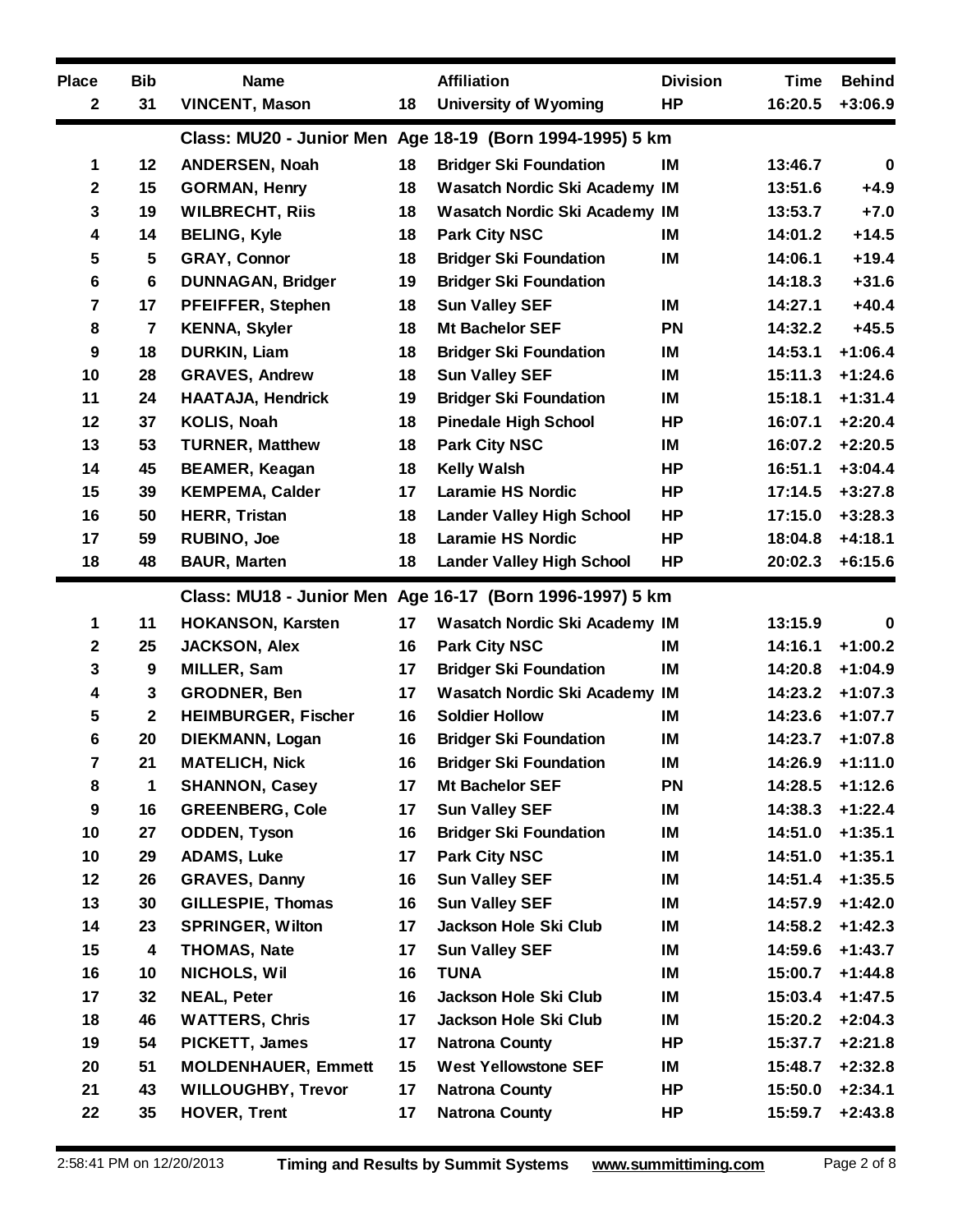| <b>Place</b>            | <b>Bib</b> | <b>Name</b>                           |             | <b>Affiliation</b>                                       | <b>Division</b> | <b>Time</b>        | <b>Behind</b>          |
|-------------------------|------------|---------------------------------------|-------------|----------------------------------------------------------|-----------------|--------------------|------------------------|
| 23                      | 22         | <b>MENALLED, Uriel</b>                | 17          | <b>Bridger Ski Foundation</b>                            | IM              | 16:03.8            | $+2:47.9$              |
| 24                      | 60         | <b>DEGRAVES, Andreas</b>              | 17          | <b>Natrona County</b>                                    | <b>HP</b>       | 16:10.8            | $+2:54.9$              |
| 25                      | 8          | <b>NASVIK, Nate</b>                   | 17          | <b>Sun Valley SEF</b>                                    | IM              | 16:12.8            | $+2:56.9$              |
| 26                      | 33         | <b>MERRITT, Nick</b>                  | 17          | <b>Lander Valley High School</b>                         | HP              | 16:30.4            | $+3:14.5$              |
| 27                      | 38         | <b>FIELDS, Dominic</b>                | 16          | Cody                                                     | <b>HP</b>       | 16:48.6            | $+3:32.7$              |
| 28                      | 49         | <b>SCOFIELD, Winston</b>              | 17          | Jackson Hole High School                                 | <b>None</b>     | 16:53.0            | $+3:37.1$              |
| 29                      | 47         | <b>MACFARLANE, Caden</b>              | 17          | <b>TUNA</b>                                              | IM              | 16:57.5            | $+3:41.6$              |
| 30                      | 63         | DYE, Eric                             | $\mathbf 0$ | <b>Red Lodge Nordic</b>                                  | HP              | 16:59.4            | $+3:43.5$              |
| 31                      | 55         | <b>THORSNESS, Lucas</b>               | 16          | <b>Laramie HS Nordic</b>                                 | HP              | 17:14.0            | $+3:58.1$              |
| 32                      | 36         | <b>THOMPSON, Derek</b>                | 16          | <b>Sun Valley SEF</b>                                    | IM              | 17:24.4            | $+4:08.5$              |
| 33                      | 56         | RADASOVICH, Sam                       | 16          | <b>Natrona County</b>                                    | HP              | 17:26.4            | $+4:10.5$              |
| 34                      | 41         | JACOBS, Joe                           | 16          | <b>Natrona County</b>                                    | HP              | 17:27.5            | $+4:11.6$              |
| 35                      | 66         | PRICE, Dylan                          | 16          | <b>Kelly Walsh</b>                                       | HP              | 18:30.3            | $+5:14.4$              |
| 36                      | 65         | <b>JENSEN, Stephen</b>                | 17          | <b>Natrona County</b>                                    | HP              | 18:44.0            | $+5:28.1$              |
| 37                      | 58         | <b>COULTER, Robbie</b>                | 16          | <b>Jackson Hole High School</b>                          | <b>None</b>     | 18:53.2            | $+5:37.3$              |
| 38                      | 40         | <b>GANS, Duncan</b>                   | 16          | <b>Lander Valley High School</b>                         | HP              | 19:15.5            | $+5:59.6$              |
| 39                      | 57         | <b>PETERMAN, Anthony</b>              | 16          | Cody                                                     |                 | 19:32.7            | $+6:16.8$              |
| 40                      | 42         | JOHNSON, Tate                         | 16          | <b>Pinedale High School</b>                              | HP              | 20:59.7            | $+7:43.8$              |
| 41                      | 44         | <b>MEYER, Braeden</b>                 | 16          | <b>Lander Valley High School</b>                         | HP              | 21:49.7            | $+8:33.8$              |
| 42                      | 64         | <b>BREWER, Evan</b>                   | 17          | <b>Laramie HS Nordic</b>                                 | HP              | 21:53.2            | $+8:37.3$              |
|                         | 52         | <b>SCHOU, Bjorn</b>                   | 16          | Jackson Hole Ski Club                                    | IM              | <b>DNS</b>         |                        |
|                         | 61         | <b>MCDONALD, Will</b>                 | 17          | <b>Laramie HS Nordic</b>                                 | HP              | <b>DNS</b>         |                        |
|                         | 62         | <b>GEROW-MATHEWS, Eugen 16</b>        |             | <b>Laramie HS Nordic</b>                                 | HP              | <b>DNS</b>         |                        |
|                         |            |                                       |             | Class: MU16 - Junior Men Age 14-15 (Born 1998-1999) 5 km |                 |                    |                        |
| 1                       | 71         | WILLIAMS, Zach                        | 14          | <b>Sun Valley SEF</b>                                    | IM              | 14:33.7            | $\mathbf 0$            |
| $\mathbf{2}$            | 80         | <b>WOLTER, Peter</b>                  | 15          | <b>Sun Valley SEF</b>                                    | IM              | 14:54.7            | $+21.0$                |
| $\mathbf 3$             | 70         | ROS, Carter                           | 15          | <b>Sun Valley SEF</b>                                    | IM              | 15:03.2            | $+29.5$                |
| $\overline{\mathbf{4}}$ | 78         | JENSEN, Eli                           | 15          | <b>Sun Valley SEF</b>                                    | IM              | 15:03.5            | $+29.8$                |
| $\sqrt{5}$              | 69         | POLITO, Max                           | 15          | Jackson Hole Ski Club                                    | IM              | 15:09.7            | $+36.0$                |
| $6\phantom{a}$          | 72         | <b>VORSE, River</b>                   | 15          | <b>Sun Valley SEF</b>                                    | IM              | 15:11.5            | $+37.8$                |
| $\overline{7}$          | 73         | <b>BRUNELLE, Benjamin</b>             | 15          | <b>Sun Valley SEF</b>                                    | IM              | 15:20.1            | $+46.4$                |
| 8                       | 75         | PUTT, Noah                            | 15          | <b>Wasatch Nordic Ski Academy</b>                        | IM              | 15:35.6            | $+1:01.9$              |
| 9                       | 104        |                                       |             |                                                          |                 |                    | $+1:05.0$              |
| 10                      |            | <b>DIEKMANN, Liam</b>                 | 14          | <b>Bridger Ski Foundation</b>                            | IM              | 15:38.7            |                        |
| 11                      | 76         | <b>REID, Jesse</b>                    | 15          | <b>Park City NSC</b>                                     | IM              | 15:46.3            | $+1:12.6$              |
|                         | 85         | <b>SMUTS, Griffin</b>                 | 14          | <b>Bridger Ski Foundation</b>                            | IM              | 15:47.6            | $+1:13.9$              |
| 12                      | 82         | <b>GEBHARDS, Thomas</b>               | 13          | <b>Payette Lakes Sports</b>                              | IM              | 15:53.7            | +1:20.0                |
| 13                      | 79         |                                       | 15          | <b>Sun Valley SEF</b>                                    | IM              |                    |                        |
| 14                      | 96         | TRUXAL, Jacob<br><b>MEYER, Andrew</b> | 14          | <b>Bridger Ski Foundation</b>                            | IM              | 16:04.7<br>16:19.0 | $+1:31.0$<br>$+1:45.3$ |
| 15                      | 68         | <b>EDWARDS, Nick</b>                  | 15          | <b>Bogus Basin NT</b>                                    | IM              | 16:20.8            | $+1:47.1$              |
| 16                      | 94         | <b>PALMER-LEDGER, Drew</b>            | 14          | <b>Park City NSC</b>                                     | IM              | 16:37.4            | $+2:03.7$              |
| 17                      | 81         | <b>BURKEMO, Alexander</b>             | 14          | <b>Soldier Hollow</b>                                    | IM              | 16:40.8            | $+2:07.1$              |
| 18                      | 99         | <b>BELING, Karsten</b>                | 14          | <b>Park City NSC</b>                                     | IM              | 16:42.7            | $+2:09.0$              |
| 19                      | 110        | <b>BRANCH, Graham</b>                 | 14          | <b>Bridger Ski Foundation</b>                            | IM              | 16:49.0            | $+2:15.3$              |
| 20                      | 77         | <b>WILSON, Alex</b>                   | 15          | <b>West Yellowstone SEF</b>                              | IM              | 16:49.8            | $+2:16.1$              |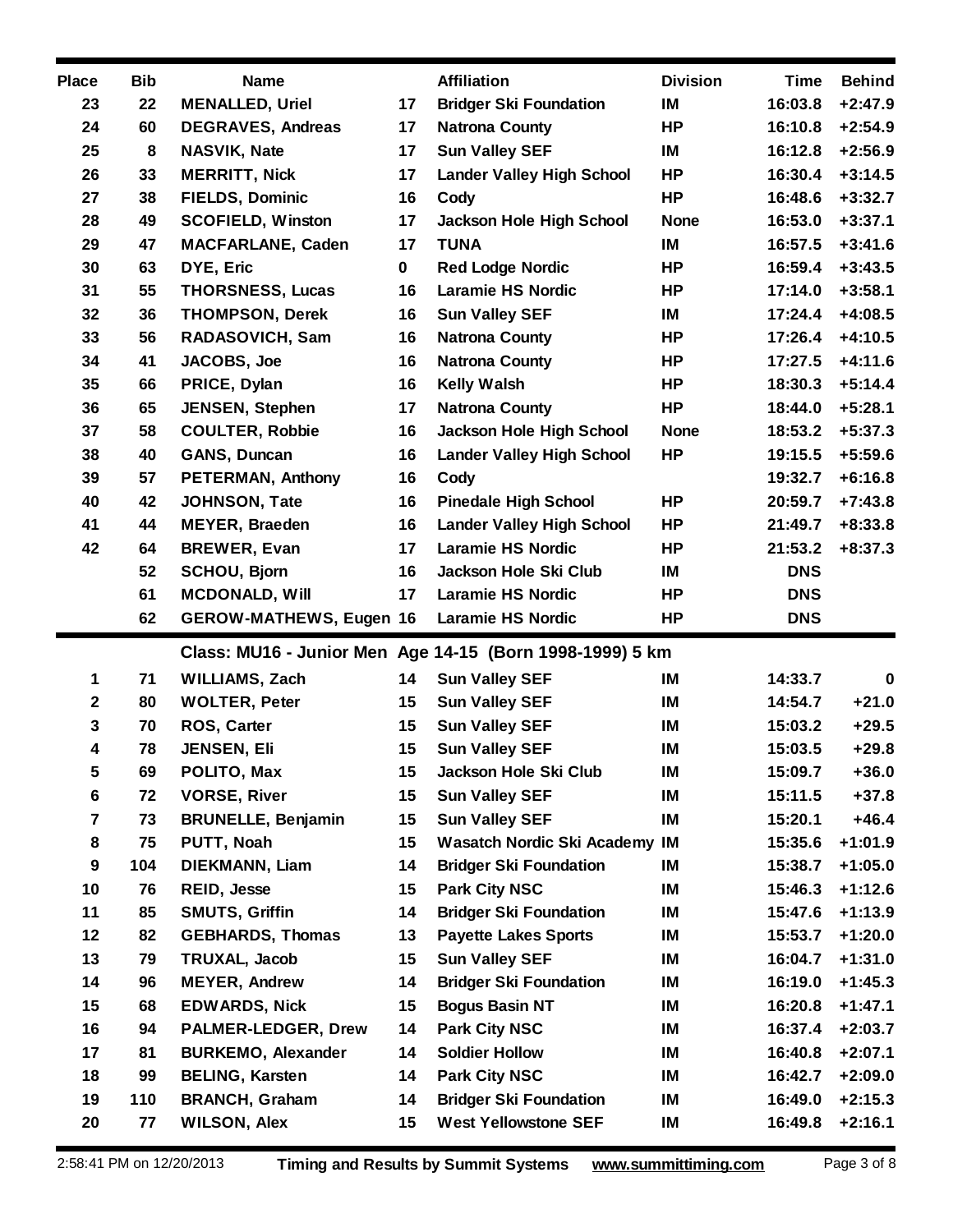| <b>Place</b> | <b>Bib</b> | <b>Name</b>                 |    | <b>Affiliation</b>                                         | <b>Division</b> | <b>Time</b> | <b>Behind</b> |
|--------------|------------|-----------------------------|----|------------------------------------------------------------|-----------------|-------------|---------------|
| 21           | 74         | <b>BATTLE, Wilson</b>       | 15 | <b>TUNA</b>                                                | IM              | 16:50.5     | $+2:16.8$     |
| 22           | 86         | <b>PENCE, Thomas</b>        | 15 | <b>Teton Valley SEF</b>                                    | IM              | 16:54.4     | $+2:20.7$     |
| 23           | 188        | <b>KWAPISZ, Robert</b>      | 14 | <b>Bridger Ski Foundation</b>                              | IM              | 17:00.4     | $+2:26.7$     |
| 24           | 111        | <b>ROQUET, Cooper</b>       | 14 | <b>Sun Valley SEF</b>                                      | IM              | 17:03.2     | $+2:29.5$     |
| 25           | 87         | <b>MORAWITZ, Keene</b>      | 14 | <b>Sun Valley SEF</b>                                      | IM              | 17:07.3     | $+2:33.6$     |
| 26           | 109        | BROWN, Noah                 | 15 | <b>Bogus Basin NT</b>                                      | IM              | 17:08.2     | $+2:34.5$     |
| 27           | 84         | <b>BREDAL, Paal</b>         | 14 | <b>Teton Valley SEF</b>                                    | IM              | 17:10.5     | $+2:36.8$     |
| 28           | 113        | <b>KOTH, Taylor</b>         | 14 | <b>Sun Valley SEF</b>                                      | IM              | 17:14.8     | $+2:41.1$     |
| 29           | 112        | CHENEY-SEYMOUR, Lauchl 14   |    | <b>Park City NSC</b>                                       | IM              | 17:24.5     | $+2:50.8$     |
| 30           | 114        | <b>BRECHEEN, Luke</b>       | 15 | <b>Jackson Hole High School</b>                            | <b>None</b>     | 17:41.8     | $+3:08.1$     |
| 31           | 93         | <b>BJORKLUND, Christian</b> | 14 | <b>Natrona County</b>                                      | <b>HP</b>       | 17:46.7     | $+3:13.0$     |
| 32           | 107        | <b>STEINER, Albert</b>      | 13 | Laramie Jr. High                                           | HP              | 17:56.8     | $+3:23.1$     |
| 33           | 115        | PEARSON, Jake               | 15 | <b>Kelly Walsh</b>                                         | <b>HP</b>       | 18:01.5     | $+3:27.8$     |
| 34           | 83         | <b>GRAVES, Hunter</b>       | 14 | Cody                                                       |                 | 18:07.4     | $+3:33.7$     |
| 35           | 106        | <b>CHRISMAN, Isaac</b>      | 15 | <b>Bogus Basin NT</b>                                      | IM              | 18:22.7     | $+3:49.0$     |
| 36           | 101        | <b>WAMBEKE, Evan</b>        | 15 | Cody                                                       |                 | 18:30.6     | $+3:56.9$     |
| 37           | 105        | <b>ROLOFF, James</b>        | 13 | <b>Bogus Basin NT</b>                                      | IM              | 18:31.5     | $+3:57.8$     |
| 38           | 90         | <b>JOHNSON, Trevor</b>      | 15 | <b>Natrona County</b>                                      | HP              | 19:04.3     | $+4:30.6$     |
| 39           | 92         | <b>EDWARDS, Nick</b>        | 15 | <b>Laramie HS Nordic</b>                                   | <b>HP</b>       | 19:05.2     | $+4:31.5$     |
| 40           | 102        | <b>TANOUS, Max</b>          | 15 | <b>Sun Valley SEF</b>                                      | IM              | 19:27.3     | $+4:53.6$     |
| 41           | 89         | <b>DEVORE, Braxton</b>      | 15 | <b>Natrona County</b>                                      |                 | 19:33.4     | $+4:59.7$     |
| 42           | 108        | RUCINSKI, Colin             | 15 | <b>Laramie HS Nordic</b>                                   | <b>HP</b>       | 19:43.7     | $+5:10.0$     |
| 43           | 95         | <b>MENOLASCINO, Grant</b>   | 14 | Jackson Hole Ski Club                                      | IM              | 19:44.0     | $+5:10.3$     |
| 44           | 100        | DAVIS, Charlie              | 15 | Cody                                                       |                 | 19:59.7     | $+5:26.0$     |
| 45           | 98         | <b>BIDEGARAY, Andre</b>     | 14 | <b>Bridger Ski Foundation</b>                              | IM              | 20:07.9     | $+5:34.2$     |
| 46           | 88         | <b>BROSNAHAN, Spencer</b>   | 14 | <b>Soldier Hollow</b>                                      | IM              | 20:26.2     | $+5:52.5$     |
| 47           | 97         | <b>MERCHANT, Kiran</b>      | 14 | <b>Sun Valley SEF</b>                                      | IM              | 22:21.9     | $+7:48.2$     |
|              | 91         | <b>EDWARDS, Alex</b>        | 15 | Cody                                                       |                 | <b>DNS</b>  |               |
|              |            |                             |    | Class: FOpen - Open Women Age 20-99 (Born 1914-1993) 5 km  |                 |             |               |
| 1            | 160        | <b>STEWART, brandy</b>      | 36 | bozeman, mt                                                |                 | 16:29.8     | $\bf{0}$      |
|              |            |                             |    |                                                            |                 |             |               |
|              |            |                             |    | Class: FU20 - Junior Women Age 18-19 (Born 1994-1995) 5 km |                 |             |               |
| 1            | 127        | ROMO, Joelle                | 19 | Independent                                                | IM              | 16:56.3     | $\mathbf 0$   |
| $\mathbf 2$  | 117        | <b>SCHIMELPFENIG, Emily</b> | 18 | <b>Lander Valley High School</b>                           | <b>HP</b>       | 18:57.4     | $+2:01.1$     |
| 3            | 129        | <b>WILLIAMS, Sarah</b>      | 18 | <b>Sun Valley SEF</b>                                      | IM              | 19:09.1     | $+2:12.8$     |
| 4            | 122        | MCINROY, Ann                | 18 | <b>Laramie HS Nordic</b>                                   | HP              | 20:57.6     | $+4:01.3$     |
| 5            | 137        | <b>BINNING, Madelyn</b>     | 18 | <b>Pinedale High School</b>                                | HP              | 21:25.4     | $+4:29.1$     |
| 6            | 146        | <b>CARRUTH, Maggie</b>      | 18 | Jackson Hole High School                                   | <b>None</b>     | 23:19.0     | $+6:22.7$     |
|              |            |                             |    | Class: FU18 - Junior Women Age 16-17 (Born 1996-1997) 5 km |                 |             |               |
| 1            | 130        | <b>HYDE, Emily</b>          | 17 | <b>Mt Bachelor SEF</b>                                     | PN              | 16:12.0     | $\mathbf 0$   |
| $\mathbf 2$  | 136        | <b>EGAN, Brenna</b>         | 17 | <b>Park City NSC</b>                                       | IM              | 16:58.1     | $+46.1$       |
| 3            | 132        | STARKEY, Aja                | 17 | <b>Bridger Ski Foundation</b>                              | IM              | 17:07.1     | $+55.1$       |
| 4            | 154        | PAUL, Katerina              | 17 | <b>Sun Valley SEF</b>                                      | IM              | 17:11.6     | $+59.6$       |
| 5            | 131        | <b>FELDMAN, Katie</b>       | 17 | <b>Sun Valley SEF</b>                                      | IM              | 17:12.7     | $+1:00.7$     |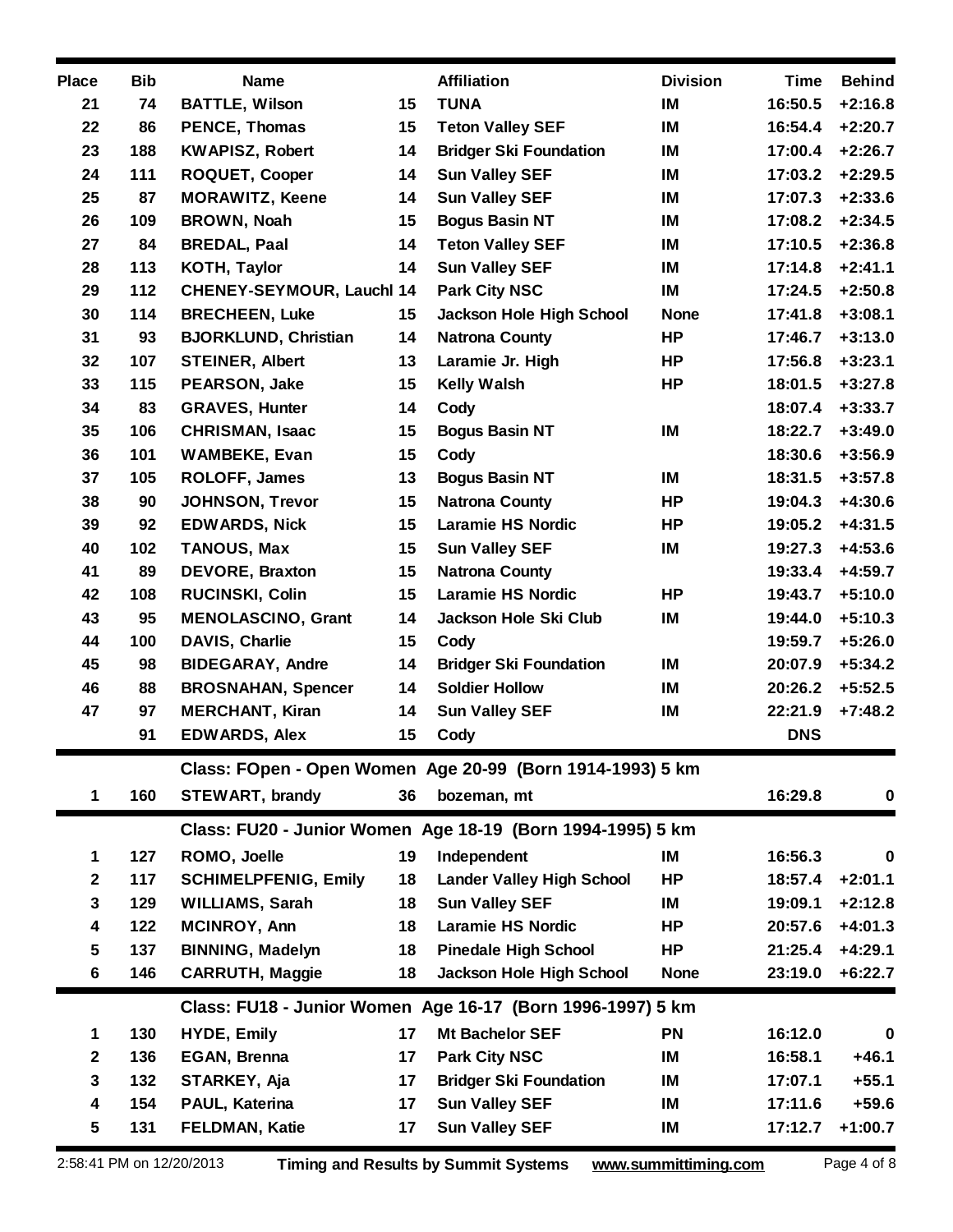| <b>Place</b>     | <b>Bib</b> | <b>Name</b>               |    | <b>Affiliation</b>               | <b>Division</b> | Time       | <b>Behind</b>    |
|------------------|------------|---------------------------|----|----------------------------------|-----------------|------------|------------------|
| 6                | 135        | <b>BREDAL, mariah</b>     | 16 | Jackson Hole Ski Club            | IM              | 17:12.9    | $+1:00.9$        |
| $\overline{7}$   | 128        | <b>MCDONALD, Sophie</b>   | 17 | <b>Park City NSC</b>             | IM              | 17:27.8    | $+1:15.8$        |
| 8                | 123        | LAZZARONI, Julia          | 16 | <b>Park City NSC</b>             | IM              | 17:28.2    | $+1:16.2$        |
| $\boldsymbol{9}$ | 171        | <b>HAGENSEN, Bjork</b>    | 16 | <b>Bridger Ski Foundation</b>    | IM              | 17:31.2    | $+1:19.2$        |
| 10               | 133        | <b>AUSTIN, Louisa</b>     | 17 | <b>Lander Valley High School</b> | HP              | 17:38.9    | $+1:26.9$        |
| 11               | 134        | GIBSON, Reily             | 16 | Jackson Hole Ski Club            | IM              | 17:45.2    | $+1:33.2$        |
| 12               | 119        | <b>MONTGOMERY, Haley</b>  | 17 | <b>Sun Valley SEF</b>            | IM              | 17:46.0    | $+1:34.0$        |
| 13               | 120        | <b>GORHAM, Grace</b>      | 16 | <b>Sun Valley SEF</b>            | IM              | 18:18.2    | $+2:06.2$        |
| 14               | 143        | WISWELL, Sydney           | 16 | <b>Jackson Hole Ski Club</b>     | IM              | 18:35.8    | $+2:23.8$        |
| 15               | 118        | <b>ADAMS, Lindsey</b>     | 16 | <b>Park City NSC</b>             | IM              | 18:49.3    | $+2:37.3$        |
| 16               | 121        | <b>KWAPISZ, Monika</b>    | 16 | <b>Bridger Ski Foundation</b>    | IM              | 19:06.0    | $+2:54.0$        |
| 17               | 150        | <b>REALING, Riley</b>     | 16 | <b>Natrona County</b>            | HP              | 19:09.3    | $+2:57.3$        |
| 18               | 125        | <b>UNSER, Loni</b>        | 16 | <b>Sun Valley SEF</b>            | IM              | 19:11.4    | $+2:59.4$        |
| 19               | 138        | <b>BENTLEY, Leann</b>     | 17 | <b>Laramie HS Nordic</b>         | <b>HP</b>       | 19:24.2    | $+3:12.2$        |
| 20               | 174        | <b>SHLIM, Anna Tara</b>   | 17 | <b>Jackson Hole High School</b>  | <b>None</b>     | 19:30.6    | $+3:18.6$        |
| 21               | 162        | <b>BRIGHT, Kirsten</b>    | 17 | Kelly Walsh                      | <b>HP</b>       | 19:36.8    | $+3:24.8$        |
| 22               | 155        | <b>KRAUSE, Kelly</b>      | 17 | <b>Jackson Hole High School</b>  | <b>None</b>     | 19:42.2    | $+3:30.2$        |
| 23               | 173        | <b>RICHARDS, Lindsey</b>  | 16 | <b>Park City NSC</b>             | IM              | 20:10.9    | $+3:58.9$        |
| 24               | 170        | <b>HARMON, Sam</b>        | 16 | <b>Kelly Walsh</b>               | <b>HP</b>       | 20:30.0    | $+4:18.0$        |
| 25               | 124        | ROBINS, Morgan            | 17 | <b>Lander Valley High School</b> | HP              | 20:42.6    | $+4:30.6$        |
| 26               | 142        | <b>WELSH, Ella</b>        | 16 | <b>Lander Valley High School</b> | <b>HP</b>       | 21:02.2    | $+4:50.2$        |
| 27               | 126        | STOPOL, Cheyanne          | 17 | <b>Sun Valley SEF</b>            | IM              | 21:05.7    | $+4:53.7$        |
| 28               | 167        | <b>JACOBSON, Brandi</b>   | 17 | <b>Mt Bachelor SEF</b>           | PN              | 21:36.1    | $+5:24.1$        |
| 29               | 141        | <b>STEVENSON, Rita</b>    | 0  | <b>Red Lodge Nordic</b>          | HP              | 21:54.6    | $+5:42.6$        |
| 30               | 166        | <b>HANSEN, Marie</b>      | 16 | Cody                             |                 | 22:18.5    | $+6:06.5$        |
| 31               | 140        | <b>BUSHNELL, Paige</b>    | 16 | <b>Natrona County</b>            | HP              | 22:29.2    | $+6:17.2$        |
| 32               | 169        | <b>GALBRAITH, Monica</b>  | 17 | <b>Laramie HS Nordic</b>         | HP              | 22:49.4    | $+6:37.4$        |
| 33               | 172        | <b>UNDERWOOD, Emily</b>   | 17 | <b>Natrona County</b>            | HP              | 22:57.1    | $+6:45.1$        |
| 34               | 152        | <b>HAMILTON, Hailey</b>   | 17 | <b>Laramie HS Nordic</b>         | <b>HP</b>       | 23:28.8    | $+7:16.8$        |
| 35               | 165        | <b>WEBER, Sarah</b>       | 16 | <b>Laramie HS Nordic</b>         | HP              | 23:30.2    | $+7:18.2$        |
| 36               | 164        | <b>JOHNSON, Laura</b>     | 16 | <b>Natrona County</b>            | HP              | 23:41.5    | $+7:29.5$        |
| 37               | 159        | <b>ELIASON, Emily</b>     | 17 | <b>Laramie HS Nordic</b>         | HP              | 23:50.1    | $+7:38.1$        |
| 38               | 148        | <b>ELIASON, Natalie</b>   | 17 | <b>Laramie HS Nordic</b>         | HP              | 23:51.2    | $+7:39.2$        |
| 39               | 168        | <b>HILL, Marie</b>        | 17 | <b>Natrona County</b>            | HP              | 23:54.3    | $+7:42.3$        |
| 40               | 147        | <b>SCHAMBER, Brookley</b> | 17 | <b>Pinedale High School</b>      | HP              | 23:55.5    | $+7:43.5$        |
| 41               | 153        | <b>LANDALE, Eliza</b>     | 16 | <b>Jackson Hole High School</b>  | <b>None</b>     | 23:55.9    | $+7:43.9$        |
| 42               | 161        | <b>WANGCHUCK, Tashi</b>   | 16 | <b>Jackson Hole High School</b>  | <b>None</b>     | 23:57.7    | $+7:45.7$        |
| 43               | 144        | <b>GRAY, Larissa</b>      | 17 | <b>Natrona County</b>            | HP              | 24:12.8    | $+8:00.8$        |
| 44               | 149        | FEAR, Abigail             | 16 | <b>Pinedale High School</b>      | HP              | 24:26.5    | $+8:14.5$        |
| 45               | 151        | <b>SCAMBLER, Bille</b>    | 17 | <b>Laramie HS Nordic</b>         | HP              | 25:00.1    | $+8:48.1$        |
| 46               | 145        | <b>GROVER, Alondra</b>    | 16 | <b>Pinedale High School</b>      | HP              |            | 29:02.2 +12:50.2 |
| 47               | 158        | SHADER, Sarah             | 17 | <b>Laramie HS Nordic</b>         | HP              |            | 29:49.3 +13:37.3 |
|                  | 157        | <b>MACEACHERN, Emma</b>   | 17 | <b>Jackson Hole High School</b>  | <b>None</b>     | <b>DNS</b> |                  |
|                  | 163        | <b>MCCANDLESS, Sara</b>   | 17 | Jackson Hole Ski Club            | IM              | <b>DNS</b> |                  |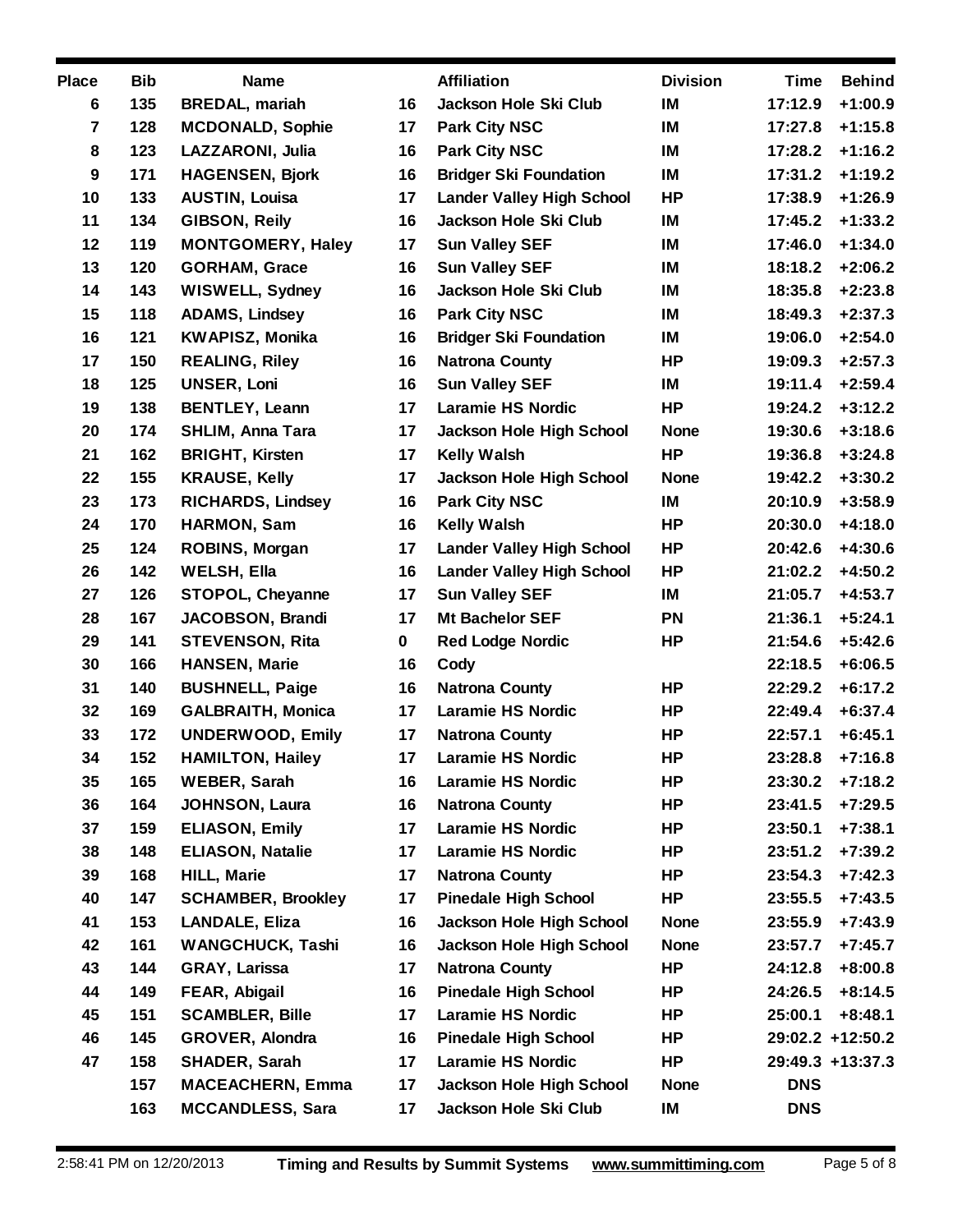| <b>Place</b>   | <b>Bib</b> | <b>Name</b>                     |    | <b>Affiliation</b>                                         | <b>Division</b> | Time       | <b>Behind</b>    |
|----------------|------------|---------------------------------|----|------------------------------------------------------------|-----------------|------------|------------------|
|                |            |                                 |    | Class: FU16 - Junior Women Age 14-15 (Born 1998-1999) 5 km |                 |            |                  |
| 1              | 213        | LANGE, Leah                     | 15 | <b>Park City NSC</b>                                       | IM              | 16:03.2    | $\mathbf 0$      |
| $\mathbf 2$    | 211        | <b>ANDERSEN, Hanne</b>          | 15 | <b>Bridger Ski Foundation</b>                              | IM              | 17:30.2    | $+1:27.0$        |
| 3              | 202        | PALMER-LEGER, Sydney            | 11 | <b>Park City NSC</b>                                       | IM              | 17:42.8    | $+1:39.6$        |
| 4              | 201        | <b>MORGAN, Madison</b>          | 15 | <b>Park City NSC</b>                                       | IM              | 18:00.2    | $+1:57.0$        |
| 5              | 199        | <b>DUNNAGAN, Brooke</b>         | 14 | <b>Bogus Basin NT</b>                                      | IM              | 18:04.5    | $+2:01.3$        |
| 6              | 215        | LANDIS, Annika                  | 15 | <b>Sun Valley SEF</b>                                      | IM              | 18:05.1    | $+2:01.9$        |
| $\overline{7}$ | 206        | GIBSON, Anna                    | 14 | <b>Jackson Hole High School</b>                            | <b>None</b>     | 18:05.6    | $+2:02.4$        |
| 8              | 212        | <b>BONACCI, Katy</b>            | 15 | <b>TUNA</b>                                                | IM              | 18:09.0    | $+2:05.8$        |
| 9              | 210        | <b>SHOMENTO, Sofia</b>          | 14 | <b>Bridger Ski Foundation</b>                              | IM              | 18:29.0    | $+2:25.8$        |
| 10             | 197        | <b>LEGER REDEL, Sienna</b>      | 14 | <b>Park City NSC</b>                                       | IM              | 18:29.8    | $+2:26.6$        |
| 11             | 209        | <b>COLETTA, Marin</b>           | 14 | <b>Bridger Ski Foundation</b>                              | IM              | 18:31.8    | $+2:28.6$        |
| 12             | 208        | RASMUSSEN, Jenae                | 13 | <b>Park City NSC</b>                                       | IM              | 18:45.7    | $+2:42.5$        |
| 13             | 190        | <b>BENZING, Samantha</b>        | 14 | <b>Bogus Basin NT</b>                                      | IM              | 19:01.8    | $+2:58.6$        |
| 14             | 187        | <b>WOODS, Arianna</b>           | 14 | <b>Bridger Ski Foundation</b>                              | IM              | 19:03.1    | $+2:59.9$        |
| 15             | 184        | <b>STROHL, Lydia</b>            | 15 | <b>TUNA</b>                                                | IM              | 19:04.7    | $+3:01.5$        |
| 16             | 198        | <b>SIEGEL, Emily</b>            | 15 | <b>Sun Valley SEF</b>                                      | IM              | 19:14.0    | $+3:10.8$        |
| 17             | 181        | <b>NAKAMURA-KOYAMA, Taye 15</b> |    | <b>Mt Bachelor SEF</b>                                     | PN              | 19:14.4    | $+3:11.2$        |
| 18             | 200        | <b>WIEGAND, Kennenni</b>        | 15 | <b>Bridger Ski Foundation</b>                              | IM              | 19:19.3    | $+3:16.1$        |
| 19             | 216        | <b>GARNER, Riley</b>            | 14 | <b>Natrona County</b>                                      | <b>HP</b>       | 19:44.3    | $+3:41.1$        |
| 20             | 182        | <b>GRUNER, Katherine</b>        | 14 | <b>Natrona County</b>                                      | <b>HP</b>       | 19:55.4    | $+3:52.2$        |
| 21             | 176        | <b>SCHAFFNER, Alexandra</b>     | 14 | Jackson Hole Ski Club                                      | IM              | 20:09.3    | $+4:06.1$        |
| 22             | 186        | <b>NORTON, Ingrid</b>           | 15 | <b>Soldier Hollow</b>                                      | IM              | 20:10.9    | $+4:07.7$        |
| 23             | 177        | <b>STROHL, Mary</b>             | 15 | <b>TUNA</b>                                                | IM              | 20:49.2    | $+4:46.0$        |
| 24             | 191        | ZABALETA, Lorea                 | 14 | <b>Bridger Ski Foundation</b>                              | IM              | 21:01.9    | $+4:58.7$        |
| 25             | 179        | <b>SALE, Chloe</b>              | 14 | <b>Natrona County</b>                                      | HP              | 21:09.3    | $+5:06.1$        |
| 26             | 183        | <b>TINKER, Madison</b>          | 15 | <b>Natrona County</b>                                      | <b>HP</b>       | 21:32.3    | $+5:29.1$        |
| 27             | 194        | RICHARDS, Grace                 | 14 | <b>Park City NSC</b>                                       | IM              | 21:47.2    | $+5:44.0$        |
| 28             | 214        | <b>STEVENSON, Kate</b>          | 15 | <b>Bridger Ski Foundation</b>                              | IM              | 22:08.9    | $+6:05.7$        |
| 29             | 203        | <b>HILL, Catherine</b>          | 14 | <b>Natrona County</b>                                      | HP              | 22:17.8    | $+6:14.6$        |
| 30             | 204        | <b>HALL, Hanna</b>              | 15 | <b>Natrona County</b>                                      | <b>HP</b>       | 22:41.0    | $+6:37.8$        |
| 31             | 192        | <b>ROBINSON, Ashlee</b>         | 15 | <b>Payette Lakes Sports</b>                                | IM              | 23:02.1    | $+6:58.9$        |
| 32             | 193        | <b>JACKETT, Taylor</b>          | 14 | <b>Kelly Walsh</b>                                         | <b>HP</b>       | 23:11.6    | $+7:08.4$        |
| 33             | 205        | HILL, Mahalie                   | 14 | <b>Bogus Basin NT</b>                                      | IM              | 23:13.9    | $+7:10.7$        |
| 34             | 189        | <b>SCHMIDT, Hailey</b>          | 14 | <b>Laramie HS Nordic</b>                                   | <b>HP</b>       | 23:41.7    | $+7:38.5$        |
| 35             | 196        | <b>BUSS, Tatum</b>              | 15 | Cody                                                       |                 | 23:46.9    | $+7:43.7$        |
| 36             | 207        | <b>WILLIAMS, Miranda</b>        | 15 | Cody                                                       |                 | 25:24.1    | $+9:20.9$        |
| 37             | 180        | <b>HANSEN, Nicki</b>            | 15 | Cody                                                       |                 |            | 26:48.0 +10:44.8 |
|                | 178        | POLK, Ellie                     | 14 | <b>Sun Valley SEF</b>                                      | IM              | <b>DNF</b> |                  |
|                | 185        | JOHNSTONE, Masha                | 14 | Jackson Hole Ski Club                                      | IM              | <b>DNS</b> |                  |
|                | 195        | <b>BATTEN, HALEY</b>            | 15 | <b>Park City NSC</b>                                       | IM              | <b>DNS</b> |                  |
|                |            |                                 |    | Class: MU14 - Junior Men Age 12-13 (Born 2000-2001) 3 km   |                 |            |                  |
| 1              | 253        | <b>SLAWSON, Ben</b>             | 13 | <b>TUNA</b>                                                | IM              | 9:49.9     | $\pmb{0}$        |
|                |            |                                 |    |                                                            |                 |            |                  |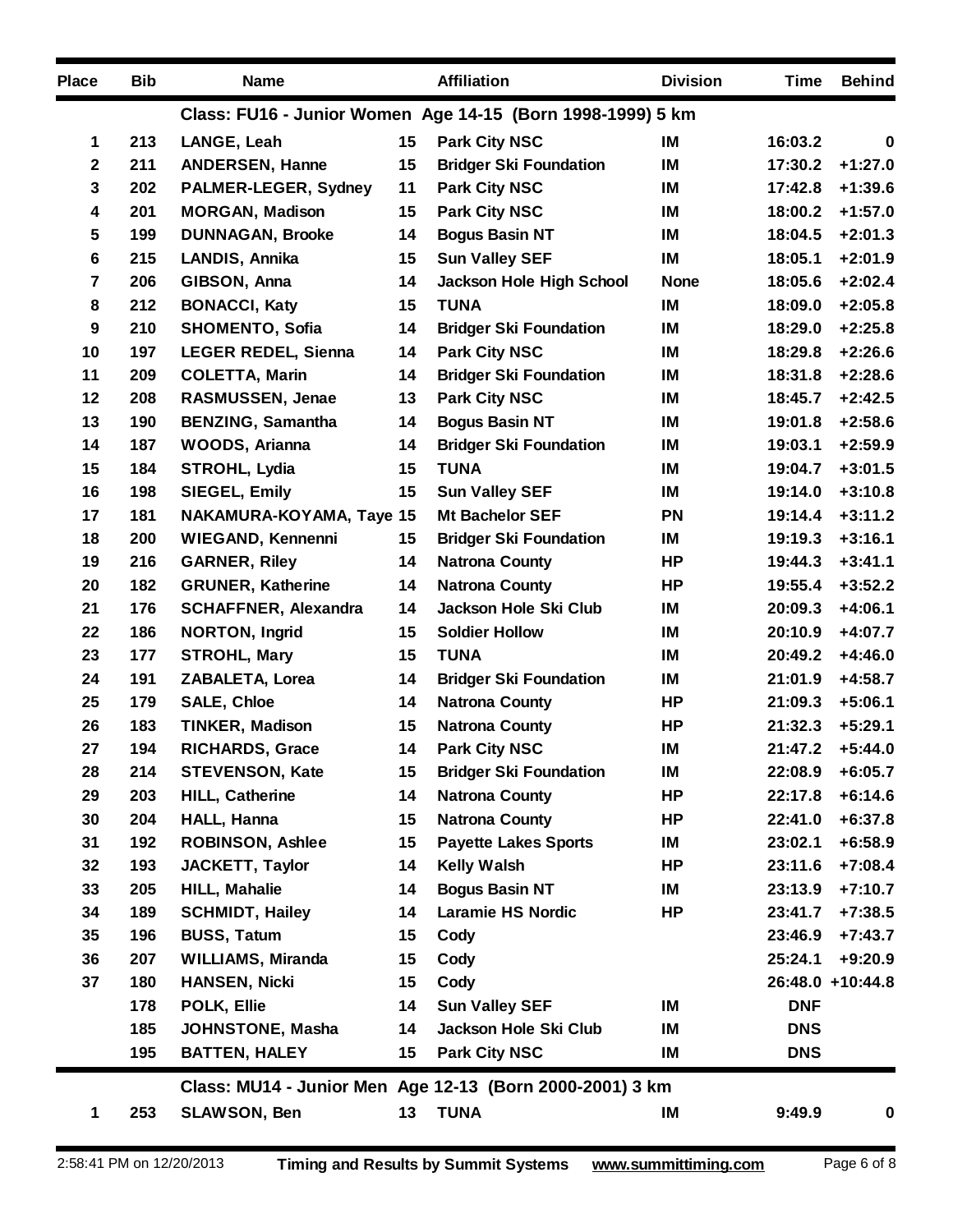| <b>Place</b>        | <b>Bib</b> | <b>Name</b>                               |          | <b>Affiliation</b>                                         | <b>Division</b> | <b>Time</b>      | <b>Behind</b>          |
|---------------------|------------|-------------------------------------------|----------|------------------------------------------------------------|-----------------|------------------|------------------------|
| $\mathbf{2}$        | 254        | <b>BONACCI, Vincent</b>                   | 13       | <b>TUNA</b>                                                | IM              | 9:50.7           | $+0.8$                 |
| 3                   | 241        | <b>MCKINNEY, Bridger</b>                  | 13       | <b>Bridger Ski Foundation</b>                              | IM              | 9:53.4           | $+3.5$                 |
| 4                   | 244        | <b>WYATT, Seth</b>                        | 12       | <b>Bridger Ski Foundation</b>                              | IM              | 9:57.3           | $+7.4$                 |
| $5\phantom{.0}$     | 250        | PESSL, Hans                               | 13       | <b>Bridger Ski Foundation</b>                              | IM              | 10:00.1          | $+10.2$                |
| 6                   | 239        | <b>HOEFLER, Tate</b>                      | 13       | <b>Park City NSC</b>                                       | IM              | 10:06.2          | $+16.3$                |
| $\overline{7}$      | 234        | <b>PETERS, Keenan</b>                     | 13       | <b>TUNA</b>                                                | IM              | 10:07.0          | $+17.1$                |
| 8                   | 237        | <b>RASMUSSEN, AIDAN</b>                   | 11       | <b>Park City NSC</b>                                       | IM              | 10:15.4          | $+25.5$                |
| $\boldsymbol{9}$    | 255        | <b>BROWN, Abram</b>                       | 12       | <b>Bogus Basin NT</b>                                      | IM              | 10:18.9          | $+29.0$                |
| 10                  | 235        | <b>RASCH, Rory</b>                        | 13       | <b>Bridger Ski Foundation</b>                              | IM              | 10:19.8          | $+29.9$                |
| 11                  | 238        | <b>HAMMOND, Max</b>                       | 13       | Jackson Hole Ski Club                                      | IM              | 10:50.8          | $+1:00.9$              |
| 12                  | 251        | <b>MYSHRALL, LANE</b>                     | 12       | <b>Park City NSC</b>                                       | IM              | 11:42.2          | $+1:52.3$              |
| 13                  | 248        | <b>SANDERS, Max</b>                       | 13       | <b>Bridger Ski Foundation</b>                              | IM              | 11:45.8          | $+1:55.9$              |
| 14                  | 252        | ALRDICH, Kade                             | 12       | <b>Bogus Basin NT</b>                                      | IM              | 11:57.2          | $+2:07.3$              |
| 15                  | 249        | <b>CARLMAN, Reed</b>                      | 13       | Jackson Hole Ski Club                                      | IM              | 12:03.7          | $+2:13.8$              |
| 16                  | 231        | GANS, Noah                                | 13       | <b>Lander Valley Middle School</b>                         | <b>HP</b>       | 12:07.4          | $+2:17.5$              |
| 17                  | 240        | <b>JOHNSON, Sam</b>                       | 12       | Jackson Hole Ski Club                                      | IM              | 12:18.2          | $+2:28.3$              |
| 18                  | 242        | <b>BIDEGARAY, Dominique</b>               | 12       | <b>Bridger Ski Foundation</b>                              | IM              | 12:44.5          | $+2:54.6$              |
| 19                  | 245        | <b>DANIELS, Jackson</b>                   | 12       | <b>Bogus Basin NT</b>                                      | IM              | 13:37.1          | $+3:47.2$              |
|                     | 243        | PENCE, Ryan                               | 13       | <b>Teton Valley SEF</b>                                    | IM              | <b>DNF</b>       |                        |
|                     | 247        | <b>KLAUSMANN, Owen</b>                    | 12       | <b>Teton Valley SEF</b>                                    | IM              | <b>DNF</b>       |                        |
|                     | 233        | <b>CAVALLARO, Will</b>                    | 13       | <b>Teton Valley SEF</b>                                    | IM              | <b>DNS</b>       |                        |
|                     | 236        | <b>WAKEMAN, Hans</b>                      | 12       | Jackson Hole Ski Club                                      | IM              | <b>DNS</b>       |                        |
|                     |            |                                           |          |                                                            |                 |                  |                        |
|                     |            |                                           |          | Class: FU14 - Junior Women Age 12-13 (Born 2000-2001) 3 km |                 |                  |                        |
| 1                   | 280        | <b>MORGAN, SARAH</b>                      | 12       | <b>Park City NSC</b>                                       | IM              | 11:21.0          | $\mathbf 0$            |
| $\mathbf 2$         | 246        | <b>FRANCIS, Elise</b>                     | 12       | <b>TUNA</b>                                                | IM              | 11:25.7          | $+4.7$                 |
| $\mathbf 3$         | 279        | HAGEN, Anabel                             | 12       | Jackson Hole Ski Club                                      | IM              | 11:45.9          | $+24.9$                |
| 4                   | 285        | <b>WOLTER, Ella</b>                       | 12       | <b>Sun Valley SEF</b>                                      | IM              | 12:01.5          | $+40.5$                |
| 5                   | 281        | NOBLE, Zoe                                | 13       | <b>Pinedale High School</b>                                | HP              | 12:01.7          | $+40.7$                |
| 6                   | 282        | SMUTS, Rachael                            | 12       | <b>Bridger Ski Foundation</b>                              | IM              | 12:23.2          | $+1:02.2$              |
| 7                   | 284        | <b>CAMPBELL, Kirsys</b>                   | 13       | <b>Sun Valley SEF</b>                                      | IM              | 12:34.2          | $+1:13.2$              |
| 8                   | 276        | FARRA, LINA                               | 12       | <b>Park City NSC</b>                                       | IM              | 12:34.4          | $+1:13.4$              |
| 9                   | 286        | SWANSON, Abby                             | 12       | <b>TUNA</b>                                                | IM              | 12:39.6          | $+1:18.6$              |
| 10                  | 277        | <b>ROBINS, Emilee</b>                     | 13       | <b>Lander Valley Middle School</b>                         | HP              | 15:05.0          | $+3:44.0$              |
| 11                  | 278        | PORTER, Joanna                            | 13       | <b>Teton Valley SEF</b>                                    | IM              | 15:29.9          | $+4:08.9$              |
| 12                  | 283        | <b>STILES, Lily</b>                       | 12       | <b>West Yellowstone SEF</b>                                | IM              | 15:41.4          | $+4:20.4$              |
|                     |            |                                           |          |                                                            |                 |                  |                        |
|                     |            |                                           |          | Class: MU12 - Junior Men Age 10-11 (Born 2002-2003) 2 km   |                 |                  |                        |
| 1                   | 288        | <b>KWAPISZ, Mark</b>                      | 10       | <b>Bridger Ski Foundation</b>                              | IM              | 8:03.6           | $\bf{0}$               |
| $\boldsymbol{2}$    | 294        | <b>MITTELSTEADT, Kai</b>                  | 11       | <b>Bridger Ski Foundation</b>                              | IM              | 8:06.6           | $+3.0$                 |
| $\mathbf 3$         | 292        | WOODS, Cale                               | 10       | <b>Bridger Ski Foundation</b>                              | IM              | 8:14.9           | $+11.3$                |
| 4                   | 299        | <b>WEENING, Elijah</b>                    | 11       | Jackson Hole Ski Club                                      | IM              | 9:00.4           | $+56.8$                |
| 5                   | 289        | <b>KING, David</b>                        | 10       | Jackson Hole Ski Club                                      | IM              | 9:09.0           | $+1:05.4$              |
| 6<br>$\overline{7}$ | 287<br>296 | OFFUT, Brent<br><b>CONCANNON, Desmond</b> | 11<br>11 | Jackson Hole Ski Club<br>Jackson Hole Ski Club             | IM<br>IM        | 9:10.6<br>9:32.2 | $+1:07.0$<br>$+1:28.6$ |